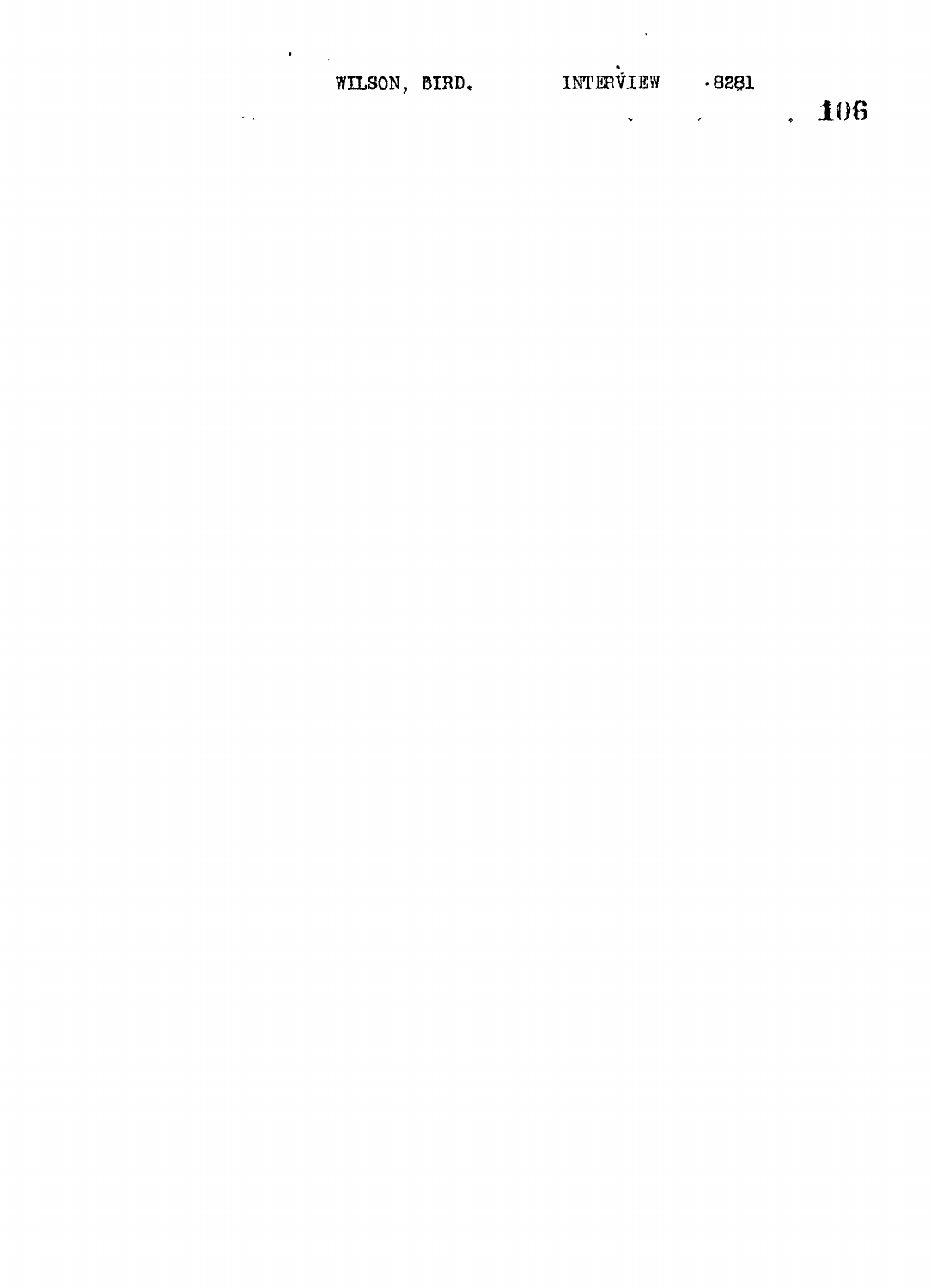| WILSON, BIRD                     | INTERVIEW                                                                                      |                         | Form $A-(S-149)$ #8281 |                                                                |
|----------------------------------|------------------------------------------------------------------------------------------------|-------------------------|------------------------|----------------------------------------------------------------|
|                                  | BIOGRAPHY FORM<br>WORKS PROGRESS ADMINISTRATION<br>Indian-Pioneer History Project for Oklahoma |                         |                        | 107                                                            |
|                                  |                                                                                                |                         |                        |                                                                |
|                                  |                                                                                                |                         |                        |                                                                |
|                                  | Field Worker's name Robert H. Boatman                                                          |                         |                        |                                                                |
|                                  | This report made on (data) August 16.                                                          |                         | $193 - 7$              |                                                                |
|                                  |                                                                                                |                         |                        |                                                                |
| Name Bird Wilson<br>ı.           |                                                                                                |                         |                        |                                                                |
| 2.                               | Post Office Address Rosedale, Oklahoma                                                         |                         |                        |                                                                |
| 3.                               | Residence address (or location) Rosedale, Oklahoma                                             |                         |                        |                                                                |
| 4.                               | DATE OF BIRTH: Month March                                                                     | Day 25 Year 1855        |                        |                                                                |
| 5 Place of birth                 | Texas. Dallas                                                                                  |                         |                        |                                                                |
|                                  |                                                                                                |                         |                        |                                                                |
| 6.                               | Name of Father Bill Wilson                                                                     |                         | Place of birthKentucky |                                                                |
| 7. Name of Mother Harriet Wilson |                                                                                                | Place of birth Kentucky |                        |                                                                |
|                                  | Other information about mother                                                                 |                         |                        |                                                                |
| ۱.                               |                                                                                                |                         |                        |                                                                |
|                                  |                                                                                                |                         |                        | Notes or a mate narrative by the figld worker dealing with the |

 $\mathcal{L}_{\text{max}}$  ,  $\mathcal{L}_{\text{max}}$ 

 $\mathcal{L}$  $\mathcal{L}_{\text{max}}$ 

 $\mathcal{L}(\mathbf{z})$  and  $\mathcal{L}(\mathbf{z})$  . The signal  $\mathcal{L}(\mathbf{z})$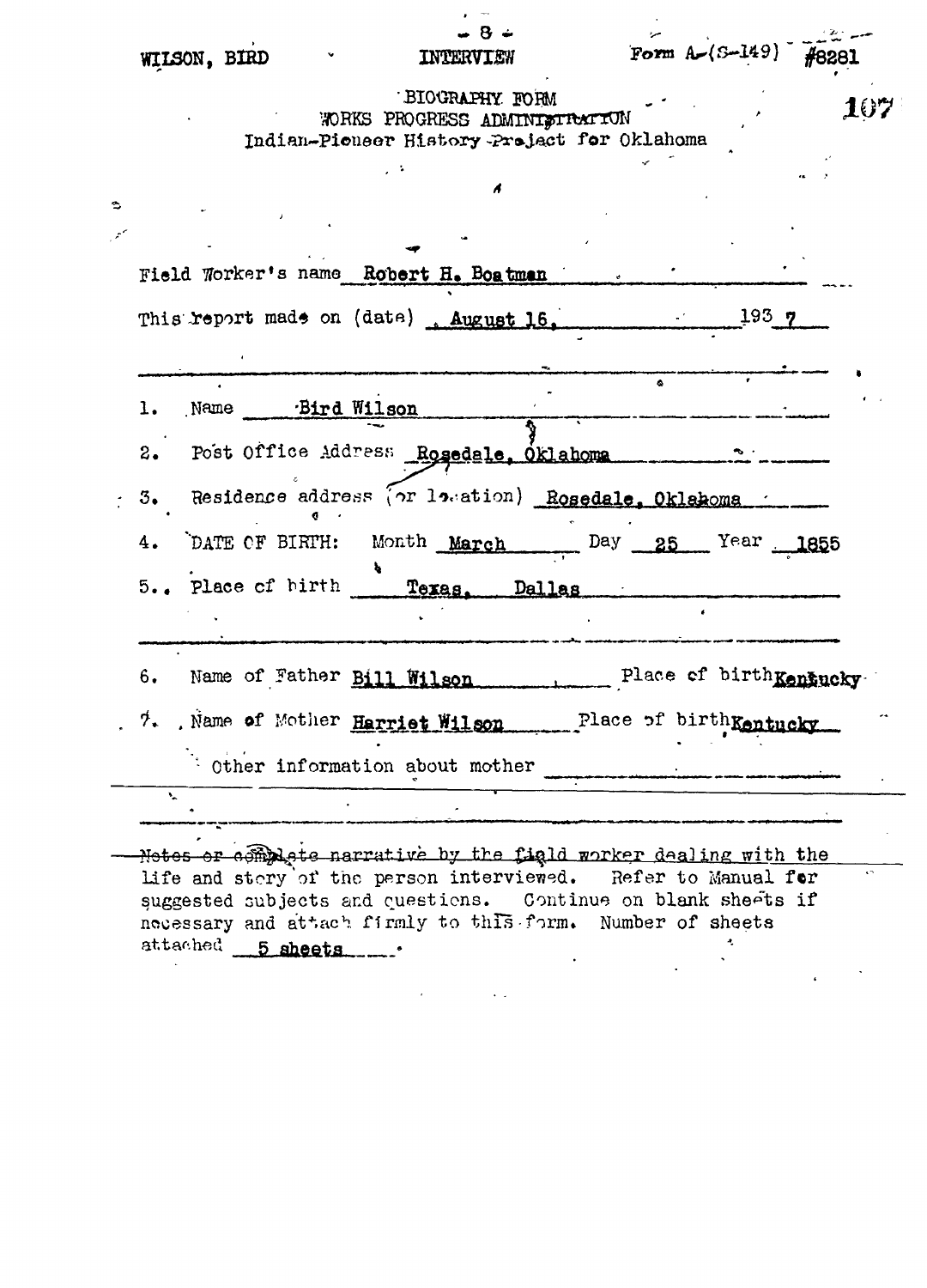## WILSON, BIRD **INTERVIEW #8281**

**,/ Investigator ' Robert H. Boatman August 16, 1937**

## Interview with Bird Wilson Rosedale, Oklahoma

108

I grew up in the State of Texas, having been born in Dallas on March 25, 1855; Dallas was then just a very small place. ^

My parents knew nothing but work, as they were slaves. and in the way of managing their own affairs, they knew very little. As I was born during the days of slavery I did and do as yet respect the white man as my superior and was always very considerate and polite to the white people, but as I grew up I realized we negroes had to look out for ourselves. At the age of twenty-five, in 1880, I left Texas. and crossed over into what was then known as the Indian **Territory.**

i **I wandered around for some time and finally located near Sacred Heart Mission, a Catholic Mission or school es-** " • • • •" ----- » " , ,..\*." . ^ , • \* i tablished at Sacred Heart in a very early day, located near **the Canadian River, not far from what is known as the. Young's Crossing. This Mission.at Sacred Heart is still in existence and is known to be one of the oldest throughout the entire**

 **- -- • - .. --.\_• \_.**

**-state. -.^-' — -**

**1**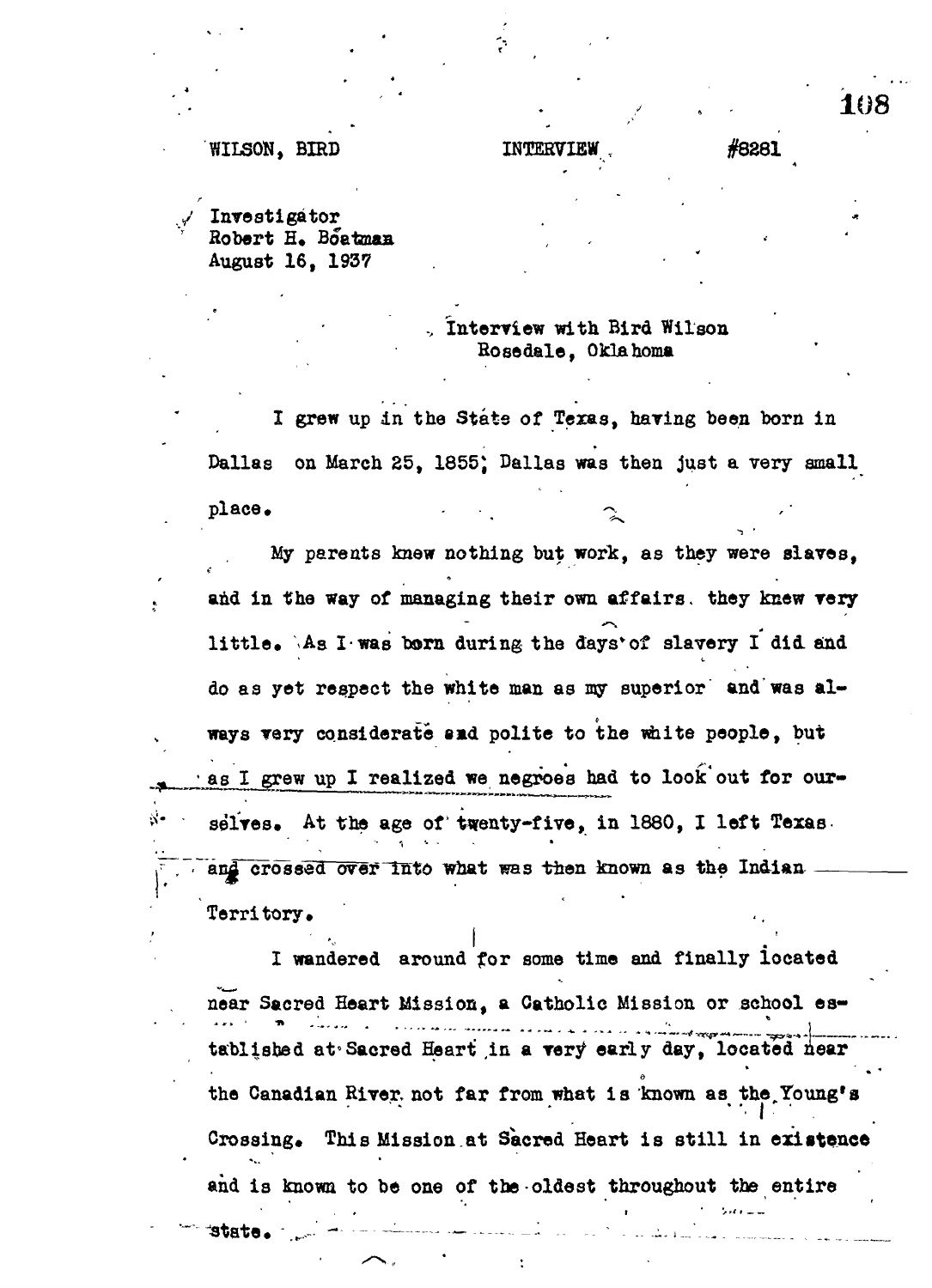**- 2 - •**

 $\mathbf{t} = \mathbf{t}$  .  $\mathbf{t} = \mathbf{t}$  ,  $\mathbf{t} = \mathbf{t}$  ,  $\mathbf{t} = \mathbf{t}$ 

**109**

So here I stayed for sometime, working first for one and then another. I ran a few cattle and did chores around the place; I was what you would now call a flunky. After a few years I again started on my travels and the next time I stopped at Tlshomingo, about the time that the Choctaw and Chickasaw Indians began registering. The registration *4* of these two tribes was at Tishomingo.

Governor Byrd was the Governor of the Chickasaw tribe, and Judge Durant was Governor of the Choctaws. John Brown was Chief of the Seminoles and Jackson Brown was Secretary td him.

An Indian was never carried to  $f^{\text{OPT}}$  Smith, Arkansas, or -paid taxes to court unless he had committed some crime among the white people. Each of the tribes had its own form of government and they usually settled their disputes by caucus. That is the leaders of the different tribes would meet at some place and caucus, coming to some agreement and whatever the agreement/between the men or leaders of the tribes it was

*s-* .'Bill Mufray was interpreter for^the Chickagaws»

 $\texttt{time}$  , and  $\texttt{time}$  , and  $\texttt{time}$  , and  $\texttt{time}$  , and  $\texttt{time}$  , and  $\texttt{time}$  , and  $\texttt{time}$  , and  $\texttt{time}$  , and  $\texttt{time}$  , and  $\texttt{time}$  , and  $\texttt{time}$  , and  $\texttt{time}$  , and  $\texttt{time}$  , and  $\texttt{time}$  , and  $\texttt{time}$  ,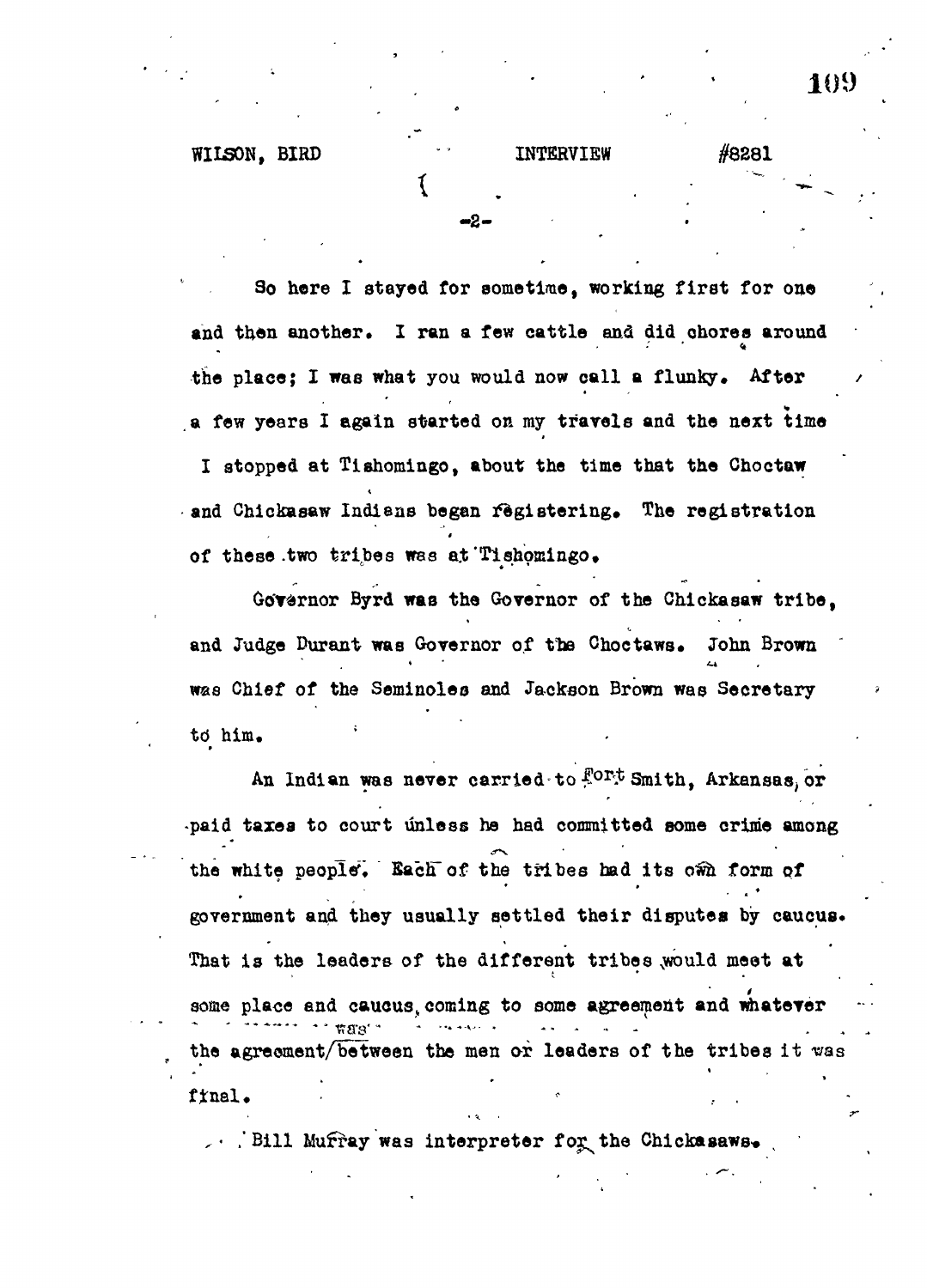WILSON. BIRD

John Brown, Chief of the Seminoles, was very loyal to his people; there seemed to be a kind of feud or grudge . between the Seminole and Hottawatomic Indians, and John Brown erected an eight strand barbed wire fence as a barrier on the Seminole and Fottawatemic line. It seemed as though those Pottawatomies held a kind of hatred toward the other tribes. especially toward the Seminolas, though they didn't have so very much trouble as long at each of the tribes would stay within the boundary line of his territory. There were no towns to speak of at all; the Territory was just a big open country filled with cattle nd slmost als kinds of wild game. Deer roamed in great herds; I have counted as high as forty deer in one bunch. Turkey were very plantiful.

One time one of those Fottawatomie Indians was put in jail for getting drunk and it was very interesting to watch the others who were in the little town. There must have been some twenty to thirty of them and when this one was lodged In the calaboose the others gathered up in a Munch some fifty feet away from the jail and would talk and point their finger at him; then one of, them would go up and take hold of the bars and shake them and look them over very closely.

 $#R2B1$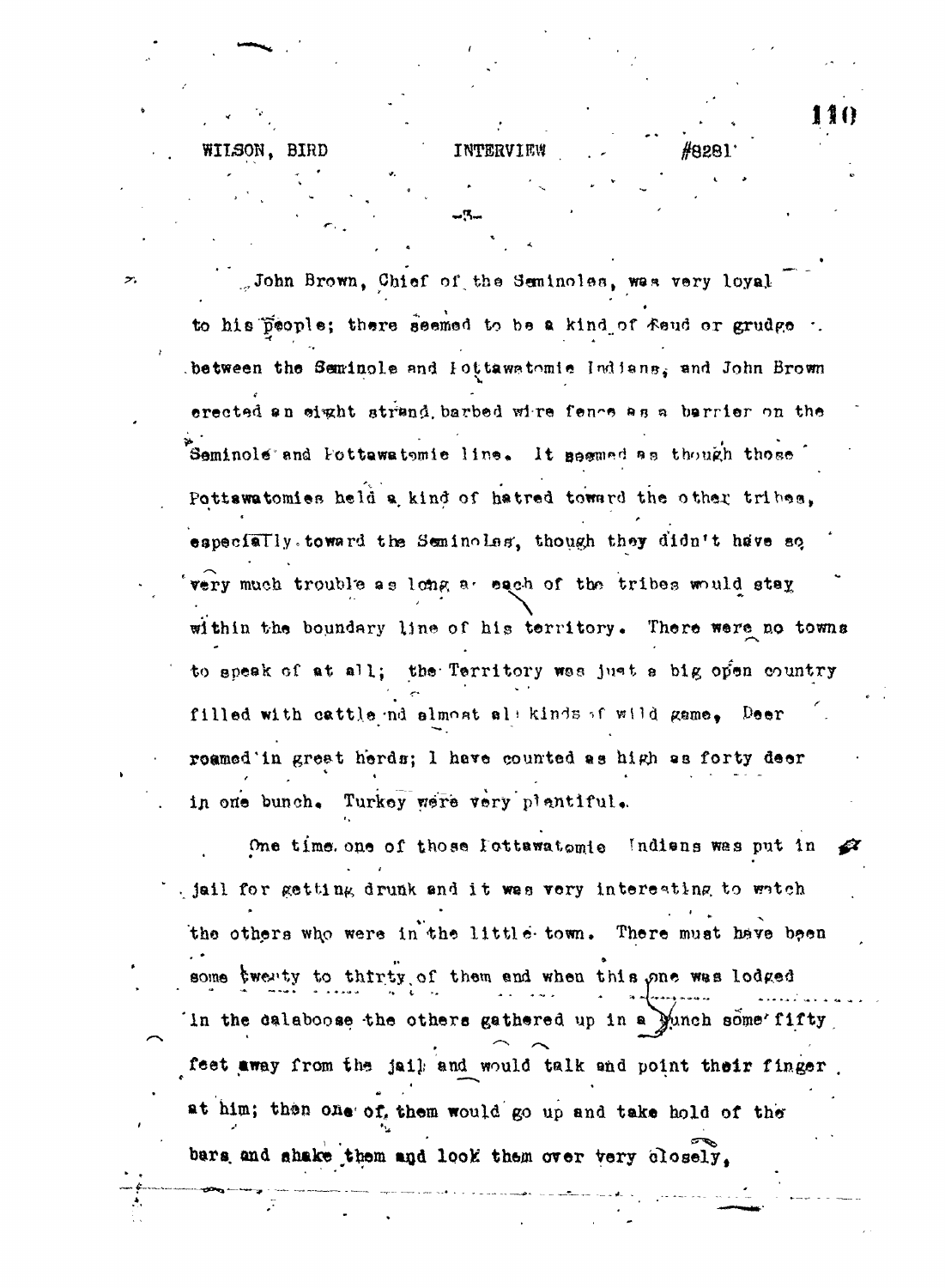**- , . • -4 - •**

**\***

**Ill**

**but they never would speak to the one in jail. Then returning to the group again, they would, all talk and make signs. This went on for sometime until finally one Of them went over to where the officer was and held a rather lengthy consultation with him. All the while the bunch** was at what might be called attention and looked very sad. Then the one who had been talking with the officer returned. *4* made a few signs and said a few words. The rest of them' began .giving him money, which he took over to the white man. The Indian was then released from jail. He came out looking very" sad and walked over to the bunch and shook hands with each of them, though never a word was spoken. It wasn't very long after this until they all left-town and it all seemed so curious to them that they couldn't seem to understand. Then came the Opening of the Cherokee Strip, which lay along the line of Kansas. This Strip of land was a very fine grazing country, and was called the-cattleman's kingdom. This country was to be opened by. a Run similar to .that *at* old Oklahoma proper; only those who were to make the Run would have to be registered, A white man made a deal with .me to make the Run. for him. Of course, I would not have been